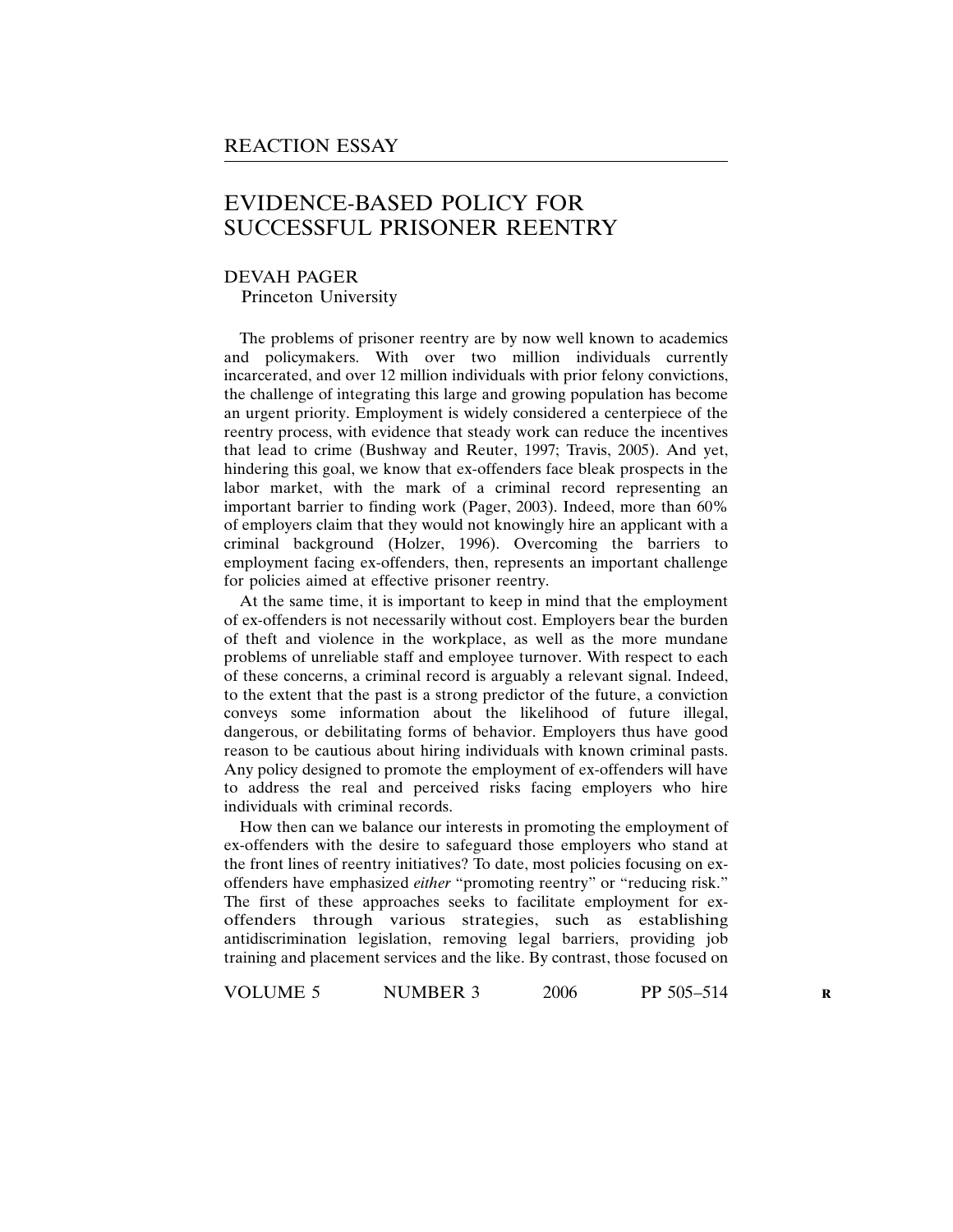risk reduction emphasize more the need to protect employers and the public from known offenders by providing greater access to criminal record information, by establishing occupational restrictions, and imposing other relevant safeguards. For reentry policy to achieve more than piecemeal success, however, a more comprehensive perspective is needed to simultaneously address the interests of each of these (at times opposing) constituents. For reentry policy to be successful, the concerns of ex-offenders, employers, and the public must be simultaneously taken into account.

Kurlychek, Brame, and Bushway take one admirable step in this direction with their article, "Scarlet Letters and Recidivism" (2006). Focusing on the trajectories of ex-offenders several years after an arrest, their article examines the tradeoff between providing or removing discrediting criminal record information, given the interests of employers in identifying and avoiding workers at risk of committing crime. By empirically modeling patterns of offending among a cohort of men with and without prior arrest records, they show that, although prior records do predict future offending, this relationship declines precipitously with time. In fact, after six or seven years from an arrest, the likelihood of offending for young men with records looks quite similar to those with no criminal history. For employers concerned about reoffending, then, a criminal record offers vanishingly little relevant information once a critical period of time has passed.

The Kurlychek et al. article provides a thoughtful discussion of the direct policy relevance of their work, as it relates to the use of criminal histories as a screening device by employers. In this brief reaction essay, I would like to situate their contribution within a broader discussion of reentry policy. Indeed, Kurlychek et al.'s analysis points us toward one of several approaches that could be simultaneously pursued as part of an integrated strategy for promoting employment among ex-offenders. In the following discussion, I consider several policy strategies that could further the goals of successful prisoner reentry, while remaining attentive to the interests and concerns of employers.

# THE DISSEMINATION OF CRIMINAL RECORDS

One of the most direct policy implications of the Kurlychek et al. article (2006) relates to the dissemination of criminal records. Currently, for each individual processed through the criminal justice system, police records, court documents, and corrections databases detail dates of arrest, charges, conviction, and terms of incarceration. Most states make these records publicly available, often through on-line repositories, accessible to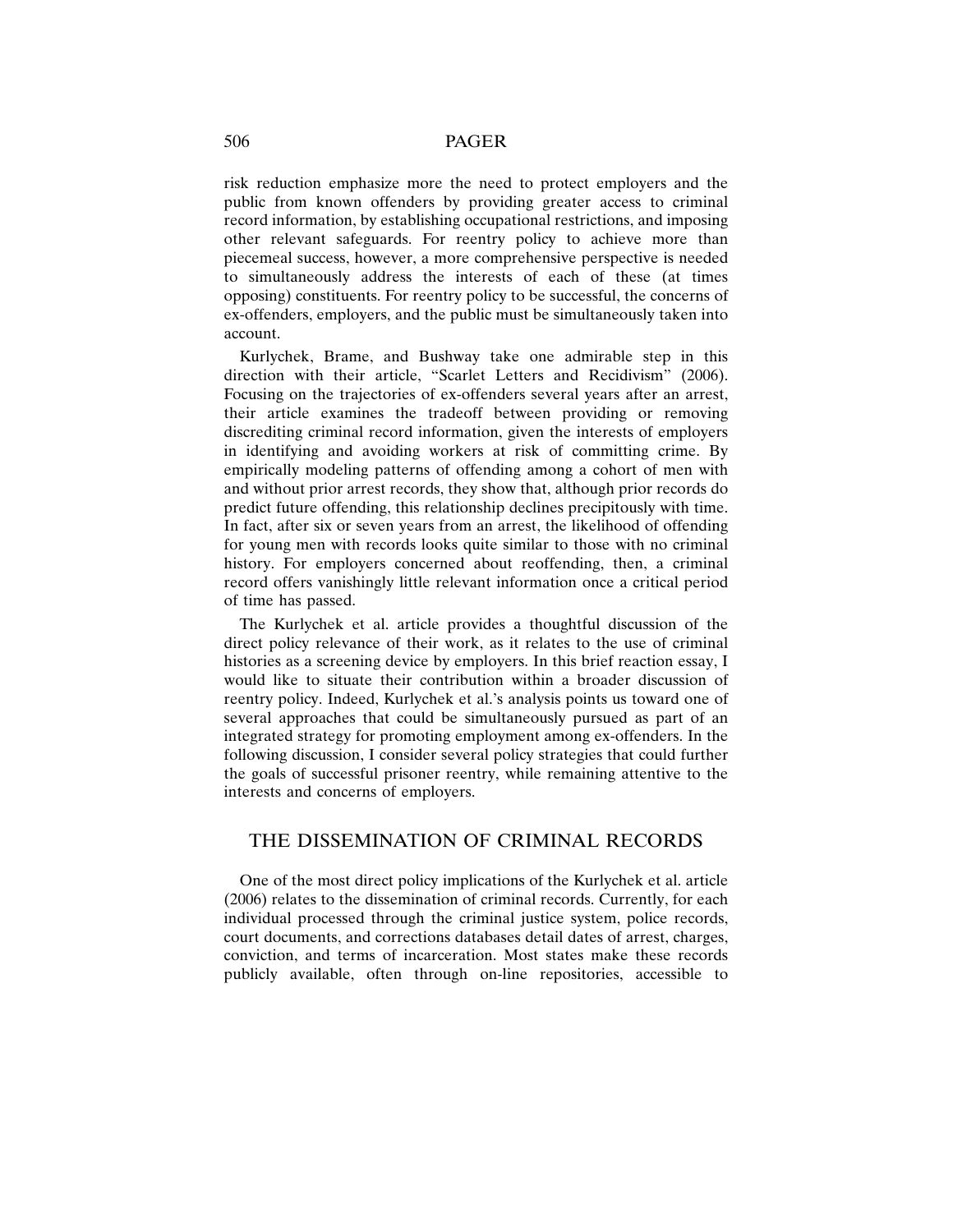employers, landlords, creditors, and other interested parties.1 The widespread dissemination of criminal record information produces a public marker of contact with the criminal justice system, and a marker that, in many contexts, does not fade with time. With no mechanism for removal, the information remains prominently displayed in background checks, coloring the reception of even those most indisputably rehabilitated.

Trends in the dissemination of criminal records have been characterized by a uniform move toward greater access and wider distribution. It is implicit in this orientation that more information is always good, and that private citizens are equipped to make sense of a multitude of information available about the intimate details of each other's lives. Particularly for employers, who face risks of both property and person, the availability of complete criminal history information is considered an essential resource.

The findings of Kurlychek et al. challenge this assumption. Given that the risk of reoffending declines sharply in the six or seven years after an arrest, the public safety rationale for identifying an individual's criminal history beyond this point thus becomes steadily less compelling. Although public safety concerns mandate that employers and other members of the public retain the ability to identify those engaged in criminal activity, for individuals who have left their criminal past behind them (as most young offenders eventually do), a criminal record becomes little more than a lingering source of stigma. By contrast, time-limits on the dissemination of criminal records would provide the opportunity for offenders who have demonstrated a commitment to remaining crime free for a specified duration (and thus, statistically, begin to look very similar to those with no history of arrest) a second chance at a fresh start.2

The argument for the sealing or expungement of criminal records is not at all new. Idealistic reformers in the 1960s and 1970s argued for the restoration of civil rights and removal of the impugning markers of criminal conviction (Gough, 1966; Love, 2003). As recently as 1981, the American Bar Association (ABA) and the American Correctional Association (ACA) jointly issued their Standards on the Legal Status of Prisoners,

<sup>1.</sup> Over 64 million criminal history records were maintained in state criminal history repositories by the end of 2001 (Bureau of Justice Statistics, 2003, NCJ 200343). As of 2005, 38 states provide public access to their criminal record repositories, and 28 make some or all of this information available on-line (Legal Action Center, 2004).

<sup>2.</sup> The case for imposing time limits on the distribution of incriminating information has direct precedence in the case of credit checks. According to the Fair Credit Reporting Act of 2002, breaches of credit worthiness must be wiped clean after a period of seven years. The law implicitly acknowledges that although lenders and financial agents must be aware of the credit risks of prospective clients, individuals must be granted an opportunity for a "second chance" at financial solvency. Time limits on credit blemishes allow individuals to move beyond past mistakes.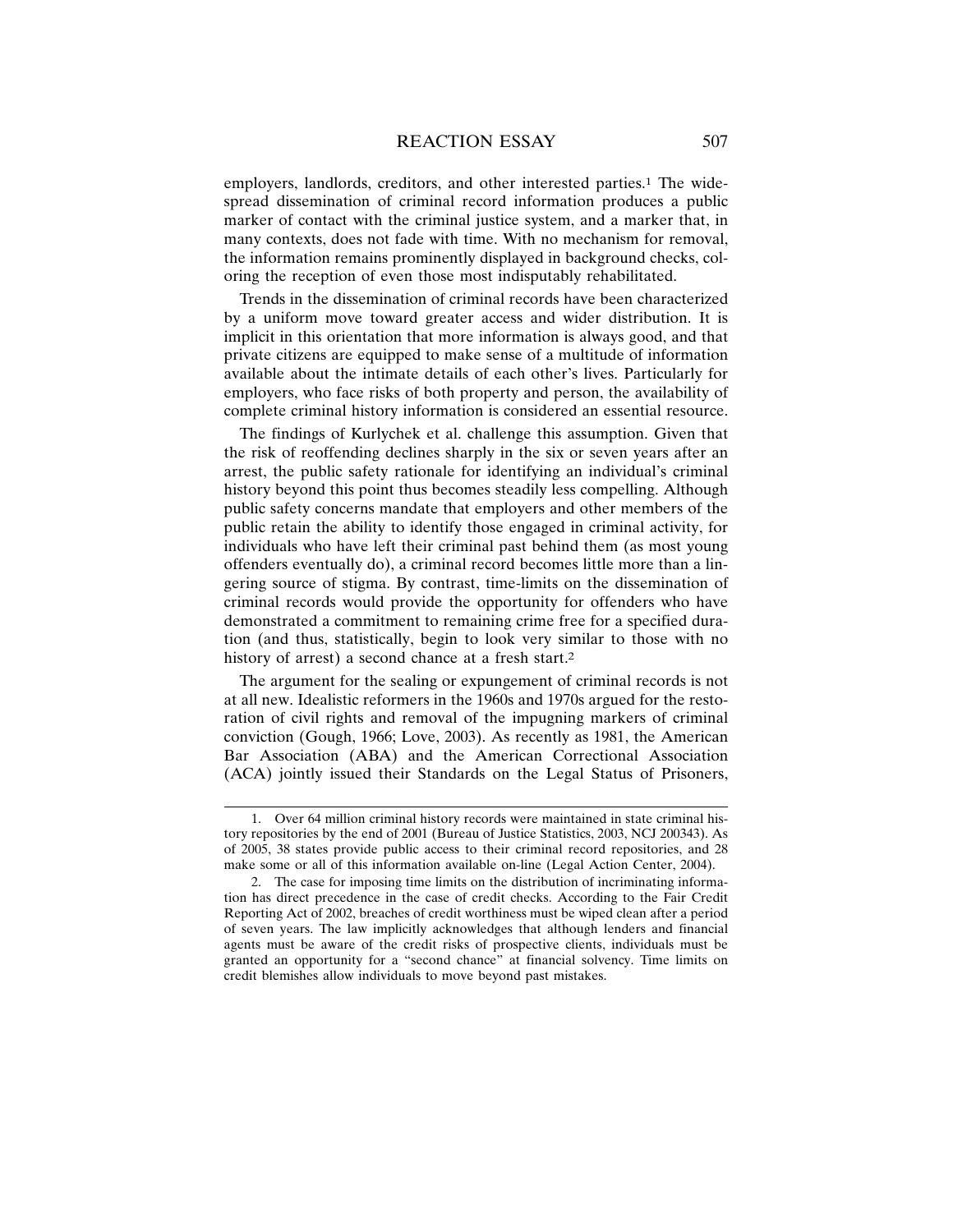which called for the adoption of "a judicial procedure for expunging criminal convictions, the effect of which would be to mitigate or avoid collateral disabilities" (ABA, 1981, part VIII, as cited in Love, 2003). In the midst of the "tough on crime" movement of the 1980s and 1990s, however, many states restricted or repealed their expungement provisions, limiting the circumstances under which records could be sealed or eliminated (Love, 2003).3 At the time of this writing, 17 states allow certain convictions to be expunged or sealed (Legal Action Center, 2004). Many of these laws limit expungements (or sealing) to first-time offenses or after an individual remains crime free for a specified amount of time. As recently as 2004, Illinois passed legislation that allows ex-offenders with certain minor felonies, such as drug possession or prostitution convictions, to seal their records after a drug test and three years from the date of their last conviction. Other states limit expungements to misdemeanors only, impose longer waiting periods, or require specific efforts toward rehabilitation.4 At least for the lower level offenders, then, there are signs of renewed interest in the potential of expungements to assist ex-offenders in the process of starting over.

To date, efforts guiding expungement policy have been largely idiosyncratic or political in nature. Kurlychek et al. (2006), by contrast, provide a model for *evidence-based* public policy, where time limits could be established on the basis of empirically tested risks of reoffending. This research is a first step in an important research program. As the authors point out, their sample represents a single cohort of men born in Philadelphia, and they have access to arrest records but not to information about conviction or incarceration. Future research should take the next critical steps to determine whether a similar pattern is obtained for other types of sanctions (e.g., conviction and incarceration), across specific categories of offenses (e.g., property, drug, or violent crime), and among multicity or national samples. With empirically valid results of this kind, we can begin to develop public policy that facilitates the employment of ex-offenders, while working to protect those employers who hire them.

Time limits on the use of criminal records are relevant not only to the

<sup>3.</sup> Sealed records are not made available to the public (or to employers, landlords, etc.), but they can typically be viewed by criminal justice agents and employers required by law to conduct criminal background checks (such as school districts).

<sup>4.</sup> Several states have also introduced "certificates of rehabilitation" or "certificates of relief from disabilities," which indicate that an individual has remained crime free for a specified amount of time. Although these certificates have tangible benefits in terms of renewed access to licensed occupations and remove certain other bars on employment, it is unclear whether private employers will be influenced by these certificates in considering an applicant's suitability (see Legal Action Center, 2004).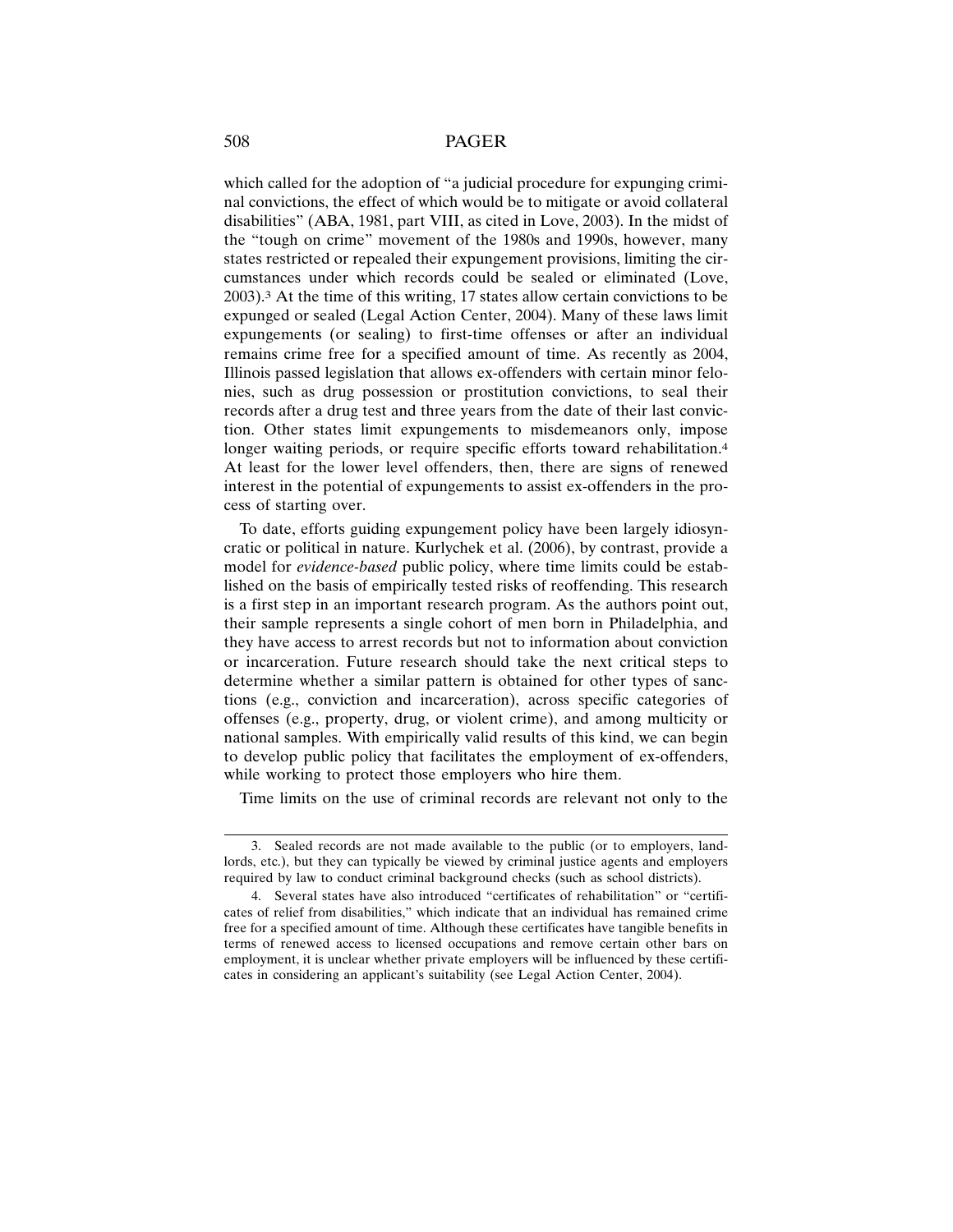direct consideration of employers, but also to the wide range of occupations currently off-limits to ex-offenders. Fully 34 states (including the District of Columbia) impose some kind of legal restriction on public employment after a felony conviction.5 All states place at least certain restrictions on occupational licenses for individuals with criminal records, with the number of barred occupations increasing substantially over time (Dale, 1976; May, 1995; Petersilia, 2003). Again, results such as those of Kurlychek et al. provide a model for revising occupational restrictions that privilege concerns over public safety, while expanding the range of occupations available to ex-offenders after remaining crime free for a specified duration.

An added advantage to a policy of time-limited criminal records is that it offers a tangible incentive for ex-offenders to stay out of crime. If an offender feels he will be relegated to dead-end jobs for the rest of his life as the result of a prior conviction, the lure of the illegal economy becomes all the more powerful. If, on the other hand, this individual knows that if he buckles down for just a few years he will eventually have the opportunity to escape his past and to try to build a better future, the incentives to stay clean increase.

As a final note on this issue, one must acknowledge the problems of information dissemination. To make the sealing or expungement of records effective, some oversight of the public and private providers of criminal justice information is needed. Currently, even when state records have been officially sealed or expunged, credit reporting agencies and criminal background services often continue to distribute incriminating information. Indeed, the regulation of information—provided by both public and private entities—should be a priority if rehabilitated ex-offenders are to be given a serious shot at a second chance.

# PROMOTING DESISTANCE

The discussion thus far has focused on policies shaping opportunities to ex-offenders long after they have put their criminal lives behind them. But for returning inmates, this pathway to desistance is not an easy one. In recent years, more than 40 percent of returning prisoners were rearrested within one year of release, and roughly two thirds were rearrested within three years (Bureau of Justice Statistics, 2002). Many will fail long before they have the opportunity to make a fresh start.

<sup>5.</sup> Public employment is categorically denied to felons in 6 states, with the remainder imposing varying degrees of legal restrictiveness on hiring decisions for government jobs. Only 17 states impose no legal restrictions on public employment after a felony conviction (see Olivares et al., 1996).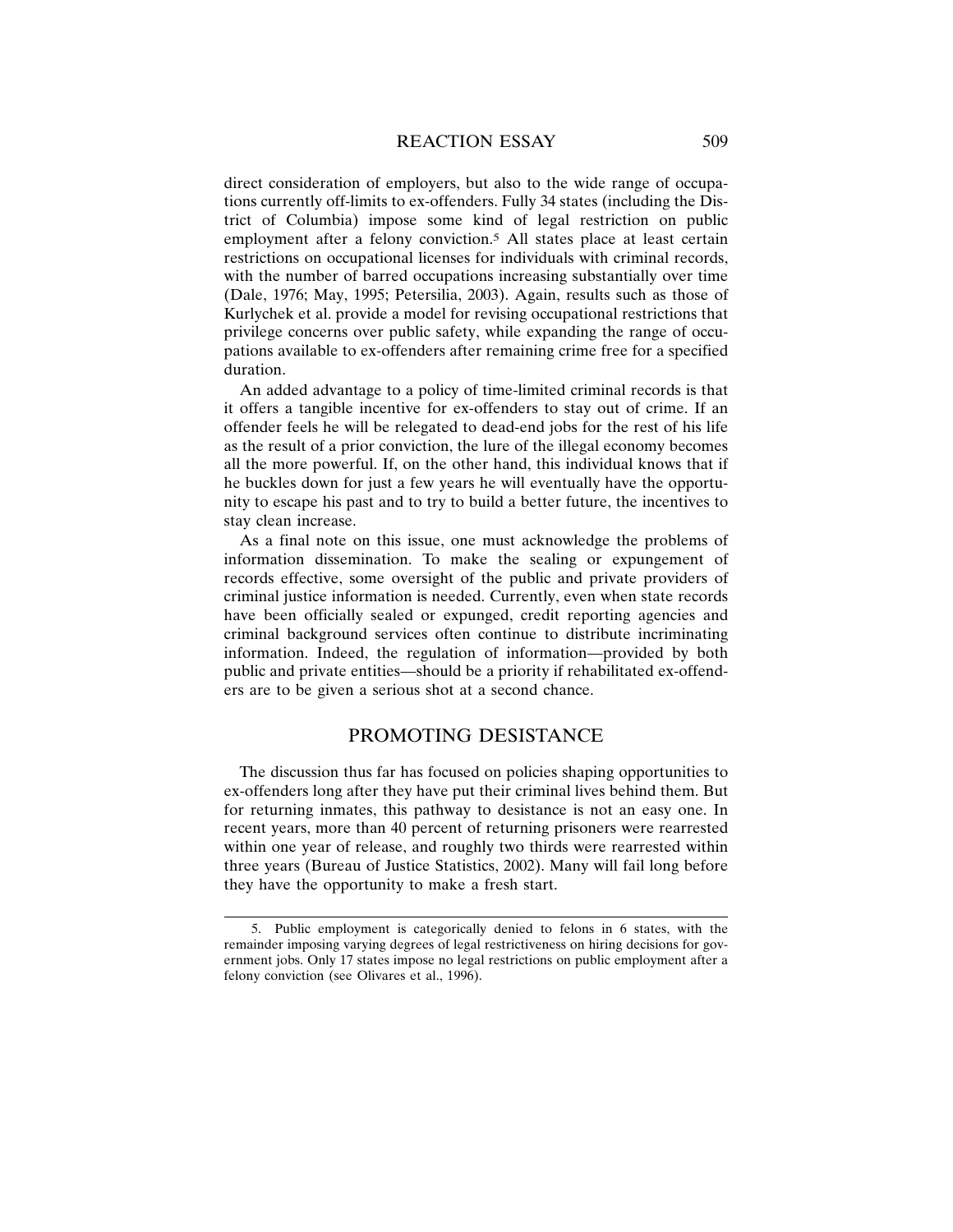This pattern of recidivism, however, should not be thought of as a "natural law" of crime. In fact, the particular slope of the recidivism trajectory is shaped in part by the prevailing policy climate of the time, including the availability of reentry services, the extent of legal barriers, and the relative distribution of legitimate versus criminal opportunities. Rather than waiting for recidivism to run its course, then, it is incumbent upon us to promote conditions that will speed the process of desistance. Kurlychek et al. (2006) estimate that after roughly seven years, offenders begin to look very much like non-offenders. Given the right reentry policies, the time to convergence could conceivably be cut in half or better.

### HOW CAN WE FACILITATE THE REENTRY OF OFFENDERS FROM THE TIME OF THEIR RELEASE?

Over the past 30 years, we have seen a weakening of parole and the retreat of government services in support of prisoner reentry. It is unlikely that we can count on a revival of public services to buffer the reintegration of offenders. By contrast, several new models of service provision have developed as private non-profit ventures, offering promising prospective alternatives. One particular approach that has received growing attention focuses on the role of intermediaries in facilitating employment among returning inmates. Intermediaries function as liaisons between employers and ex-offenders, often making first contact with employers, discussing the employer's staffing needs, and evaluating the possible fit between the employer and the particular ex-offender job seeker. Intermediaries can help to reduce employers' concerns about hiring ex-offenders by vouching for the individual in question and by providing additional supervision capabilities to ensure the new employee follows through. In this process, intermediaries also serve as staffing agents for employers, particularly those not large enough to have a human resources division, and without the time to effectively screen the large number of applicants from the open market. Furthermore, intermediaries can address the job-readiness needs of ex-offenders, including straightforward issues such as attire and interview skills and larger concerns related to job skills and substance abuse. Several model programs in New York, Chicago, and Texas have been recognized for their success, each showing strong improvements in the employment outcomes of ex-offenders and significant reductions in recidivism (see Petersilia, 1999; Travis et al., 2001). For example, an independent evaluation of the Texas-based project RIO found that participants were nearly twice as likely to have found employment relative to a matched group of non-RIO parolees (60% vs. 36%), and rates of rearrest and reimprisonment were likewise significantly reduced (Petersilia, 1999).6 These

<sup>6.</sup> One year after release, 48% of RIO's high-risk clients had been rearrested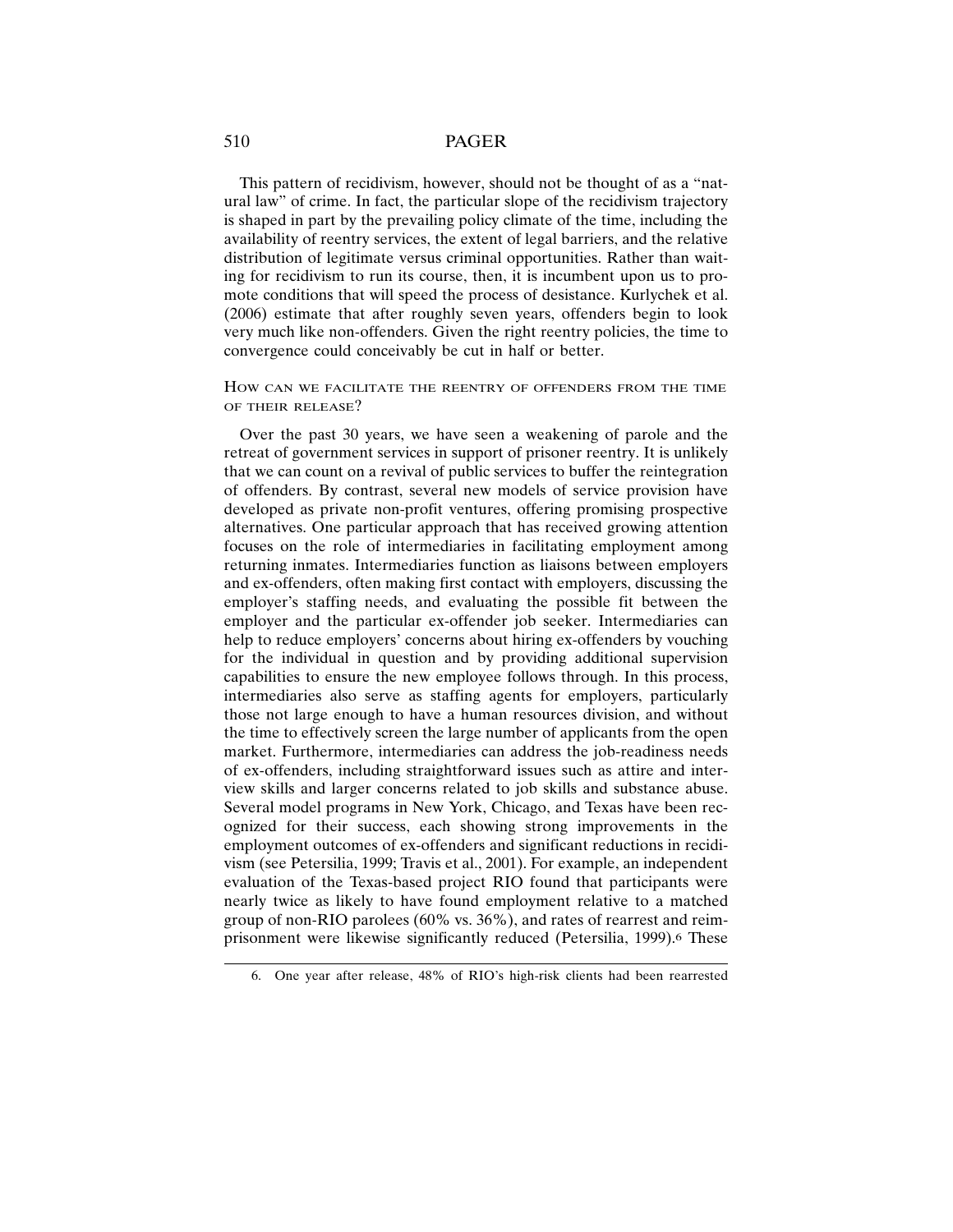### REACTION ESSAY 511

and other studies point to promising developments in the field of prisoner reentry and, specifically, to the role that active interventions can play in promoting the employment ex-offenders (see also Wilson et al., 2000). Like the Kurlychek et al. article (2006), we need careful evaluations of the conditions under which ex-offenders become more likely to desist. Rather than waiting passively for offenders to converge with non-offenders, wellchosen interventions may be able to substantially accelerate this process.

# SUPPORTING EMPLOYMENT BY SUPPORTING EMPLOYERS

Intermediaries can ease employers' anxieties about hiring ex-offenders by thoroughly screening and evaluating prospective employees. But no amount of screening offers an infallible protection against risk. In the event that an ex-offender employee does commit a crime in the workplace, it is the employer, not the intermediary, who may be held liable. Indeed, the legal precedent established under "negligent hiring law" explicitly states that employers must demonstrate "reasonable care" in the selection of employees or the employer may be held liable for acts of violence or loss of property caused by an employee against a customer or fellow employee.7 Given these risks, many employers will prefer to avoid individuals with criminal backgrounds altogether. Although reentry policy has emphasized the critical importance of employment for keeping ex-offenders out of crime, little has been done to safeguard those employers who stand at the front lines of our reentry initiatives. Currently, only one resource, the Federal Bonding Program, provides some relief for employers who suffer loss or damages caused by an employee. The bonding program will insure ex-offender employees for between \$5000- \$25,000 for a

compared with 57% of otherwise similar non-participants; 23% had returned to prison compared with 38% of the control group.

<sup>7.</sup> Unfortunately, the law does not provide explicit or consistent guidelines as to how an employer can demonstrate "reasonable care." Particularly in states like Wisconsin, where Fair Employment Law prohibits discrimination against individuals on the basis of a criminal record, employers face a difficult challenge in demonstrating compliance when existing laws impose confusing—and even contradictory—expectations. Several rulings, for example, have made clear that employers are not required to conduct background checks on employees, because of the undue burden this requirement would place on employers. Other cases, on the other hand, assert that employers can be held liable for the employment of individuals with "known propensities or propensities which could have been discovered through a reasonable investigation." Again, the "reasonableness" of the investigation is a vague condition, clarified on a case-by-case basis only after the fact (Leavitt, 2001:1301-1302; see also Gregory, 1988).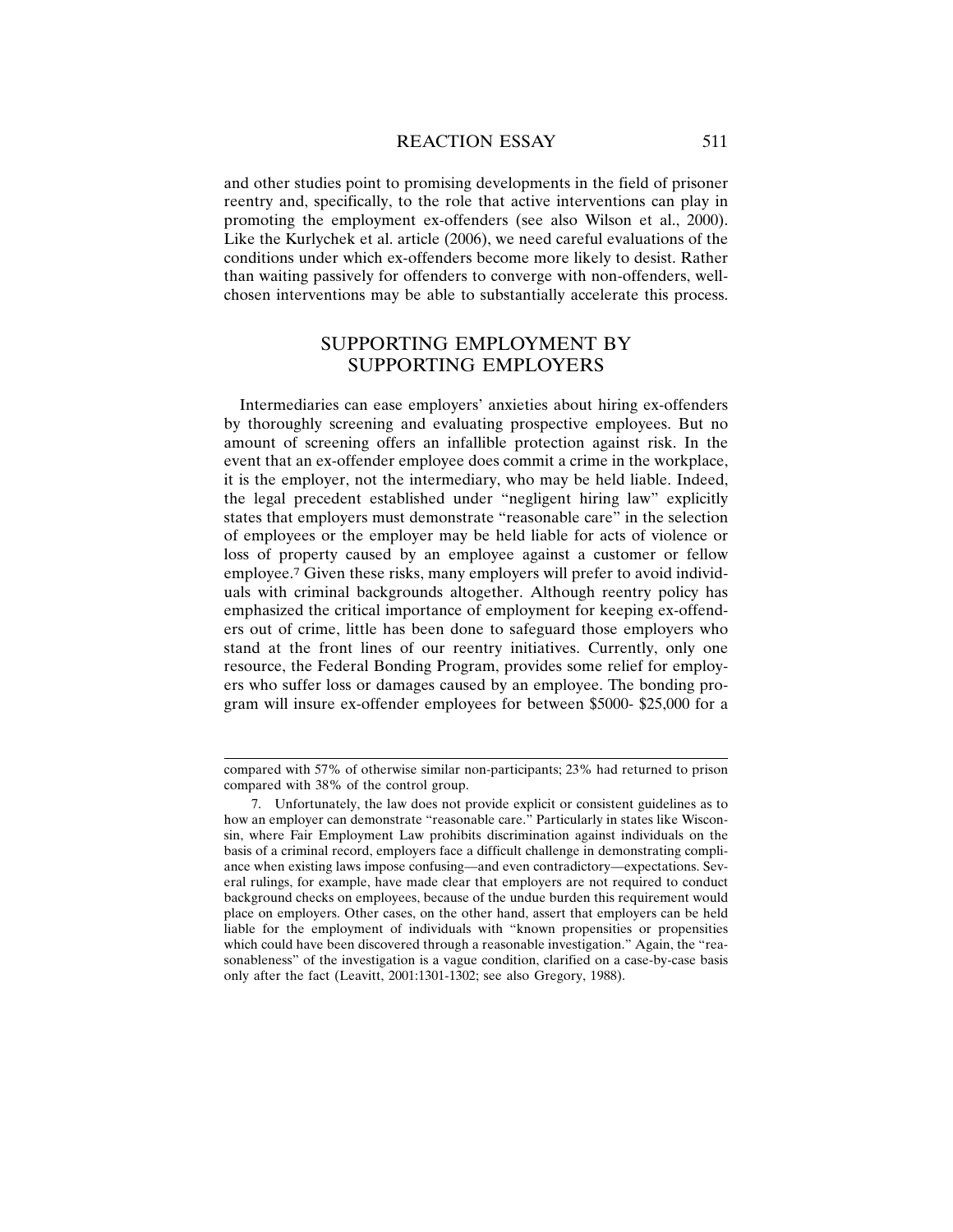six-month period.8 This sum, however, is woefully inadequate relative to the size of negligent hiring lawsuits that can reach 100 times that amount. We need to think more carefully about how to put into place the necessary incentives to encourage employers to hire ex-offenders. At a minimum, an effective policy would impose limits on liability or assume federal responsibility for a larger share of damages.<sup>9</sup> If we believe that the employment of ex-offenders is an important step toward criminal desistance (and therefore relevant to public safety overall), then employers should be encouraged, not punished, for providing this population with a muchneeded second chance.

# **CONCLUSIONS**

Kurlychek et al.'s article (2006) points to an evidence-based strategy through which we can shape policy concerning the dissemination of criminal record information. The article takes seriously the risks faced by employers and the reasons access to criminal histories are made available. But the article also challenges the notion that a criminal record should impose a lifelong stigma. Indeed, in balancing the concerns of employers with a belief in "second chances," we can move toward a middle ground that maximizes both sets of interests.

And, yet, the time limits on criminal records represent only one piece of the reentry puzzle. For those offenders being released from prison this year, the possibility of an expungement 7 years down the line may be as good as an expungement 70 years down the line. We know from other research that the first year of release, indeed, the first moments of release, can be critical for shaping an ex-offender's pathway toward desistance or recidivism (Travis et al., 2001). Supporting ex-offenders through this initial transition remains an important goal, so that they may ultimately reach a point where they look little different from those who have remained arrest free.

## REFERENCES

#### Bureau of Justice Statistics

- 2002 Recidivism of Prisoners Released in 1994. NCJ 193427. Washington, D.C.: U.S. Department of Justice.
- 2003 Survey of State Criminal History Information Systems, 2001. NCJ 200343. Washington, D.C.: U.S. Department of Justice.

8. Employers are also eligible to receive a Work Opportunity Tax Credit for hiring ex-offenders, compensating up to 35% of the first \$6,000 of an individual's wages for those who remain employed for at least 180 days (Travis, 2005).

9. There is precedent for establishing caps on punitive damages, as in the cases of environmental pollution, aircraft disasters, medical malpractice, and others (see Sullivan, 1989).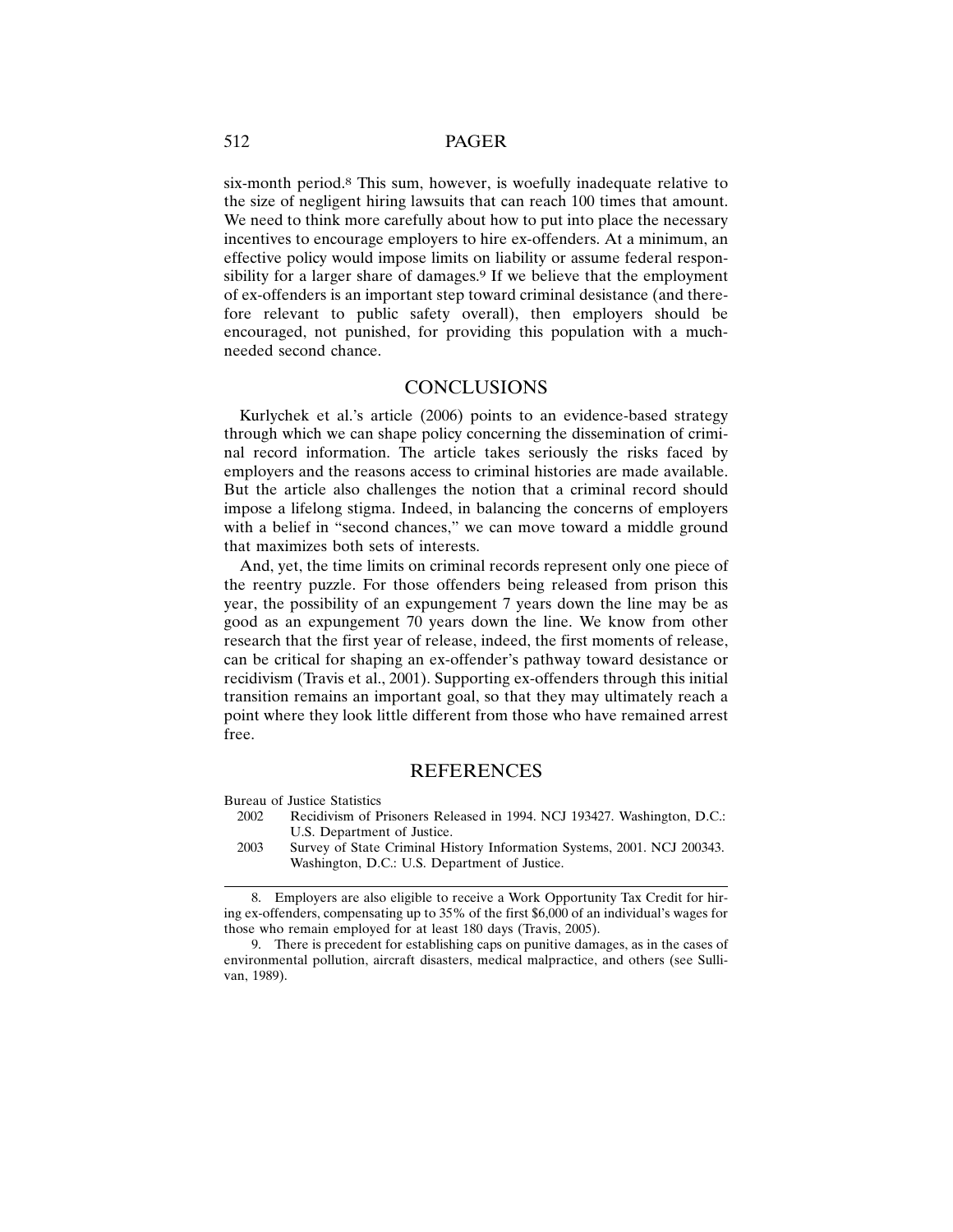Bushway, Shawn D. and Peter Reuter

1997 Labor markets and crime risk factors. In Preventing Crime: What Works, What Doesn't, What's Promising. A Report to the United States Congress, prepared for the National Institute of Justice, Chapter 6.

#### Dale, Mitchell

- 1976 Barriers to the rehabilitation of ex-offenders. Crime & Delinquency 22:322–337.
- Gough, Aidan R.
	- 1966 The expungement of adjudication records of juvenile and adult offenders. Washington University Law Quarterly 147:148.

#### Gregory, David L.

1988 Reducing the risk of negligence in hiring. Employee Relations Law Journal 14:31–40.

# Holzer, Harry<br>1996 W

- What Employers Want: Job Prospects For Less-Educated Workers. New York: Russell Sage Foundation.
- Kurlychek, Megan C., Robert Brame, and Shawn D. Bushway Scarlet letters and recidivism: Does an old criminal record predict future offending? Criminology and Public Policy. This issue.

#### Leavitt, Jennifer

2001 Walking a tightrope: Balancing competing public interests in the employment of criminal offenders. Connecticut Law Review 34:1281–1315.

#### Legal Action Center

2004 After Prison: Roadblocks to Reentry. Available at: http://www.lac.org/.

#### Love, Margaret Colgate

2003 Starting over with a clean slate: In praise of a forgotten section of the model penal code. Fordham Urban Law Journal 30:1705-1742.

#### May, Bruce E.

1995 The character component of occupational licensing laws: A continuing barrier to the ex-felon's employment opportunities. North Dakota Law Review 71:187.

#### Olivares, Kathleen M., Velmer S. Burton Jr., and Francis Cullen

1996 The collateral consequences of a felony conviction: A national study of state legal codes 10 years later. Federal Probation 60:10–17.

# Pager, Devah<br>2003 Th

The mark of a criminal record. American Journal of Sociology 108:937-975.

#### Petersilia, Joan

- 1999 Parole and prisoner reentry in the United States. In Michael Tonry and Joan Petersilia (eds.), Prisons: Crime and Justice: A Review of Research, vol. 26. Chicago, Ill.: University of Chicago Press.
- 2003 When Prisoners Come Home: Parole and Prisoner Reentry. New York: Oxford University Press.

#### Sullivan, Mercer L.

1989 "Getting Paid": Youth Crime and Work in the Inner City. Ithaca, NY: Cornell University Press.